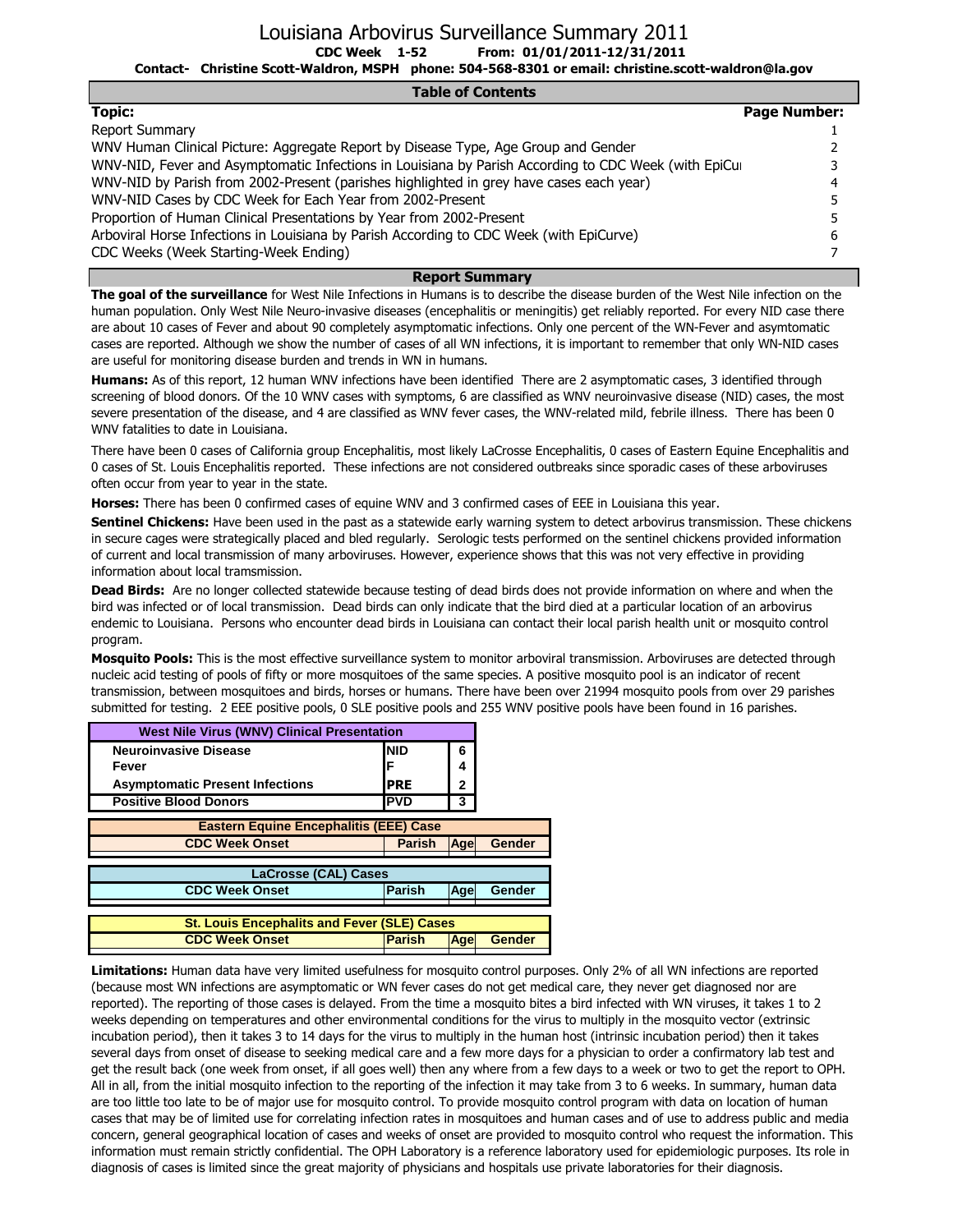## **WNV Human Clinical Presentation**

|                     |                  |                  | <b>Clinical Classification</b> |                  |                         |   |
|---------------------|------------------|------------------|--------------------------------|------------------|-------------------------|---|
| <b>Age Group</b>    | <b>NID Cases</b> | <b>Incidence</b> | <b>Fever Cases</b>             | <b>Incidence</b> | <b>PRE Cases Deaths</b> |   |
| $0 - 14$            |                  | 0.1              |                                | 0.0              |                         |   |
| $15 - 29$           | $\mathbf 2$      | 0.2              |                                | 0.0              |                         |   |
| 30-44               | 0                | 0.0              | າ                              | 0.2              | 0                       |   |
| 45-59               |                  | 0.1              |                                | 0.1              |                         |   |
| 60-75               | $\mathbf{2}$     | 0.4              |                                | 0.2              | 0                       | 0 |
| $75+$               | 0                | 0.0              | 0                              | 0.0              | 0                       | 0 |
| <b>Undetermined</b> |                  |                  |                                |                  |                         |   |
| Total               | 6                | 0.1              |                                | 0.1              | $\overline{2}$          | O |

| <b>Age Group</b>    |             | <b>Neuroinvasive Disease Cases by Gender</b> |               |                    |
|---------------------|-------------|----------------------------------------------|---------------|--------------------|
|                     | <b>Male</b> | <b>M</b> Incidence                           | <b>Female</b> | <b>F</b> Incidence |
| $0 - 14$            |             | 0.2                                          |               | 0.0                |
| $15 - 29$           |             | 0.0                                          |               | 0.4                |
| 30-44               |             | 0.0                                          |               | 0.0                |
| 45-59               |             | 0.0                                          |               | 0.2                |
| 60-75               |             | 0.5                                          |               | 0.4                |
| $75+$               |             | 0.0                                          |               | 0.0                |
| <b>Undetermined</b> |             |                                              |               |                    |
| Total               | 2           | 0.1                                          |               | 0.2                |



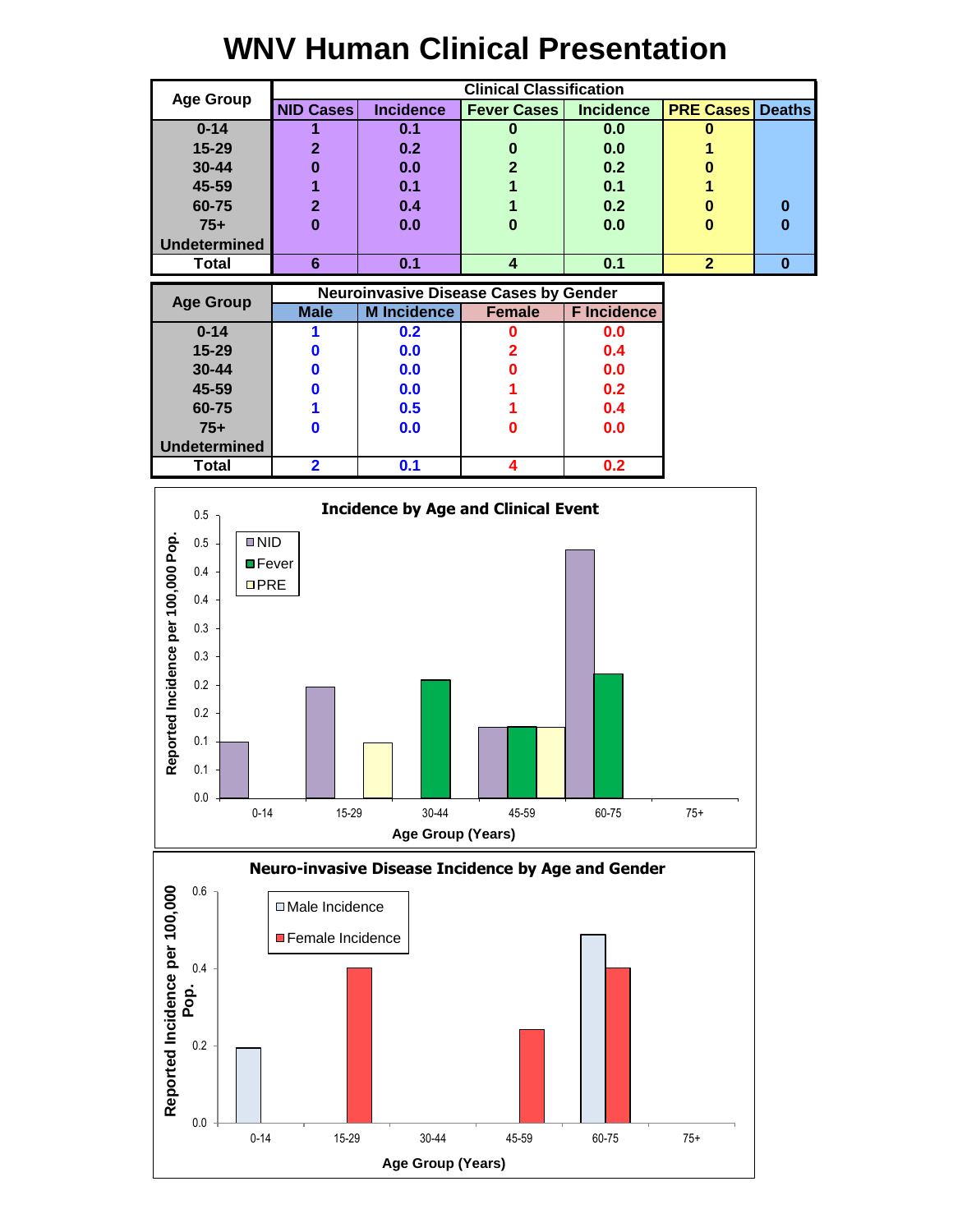# **WNV-NID Infections by Parish According to CDC Week**

|                         |                         | CDC Week 1-5 6-9 10-13 14-17 18-21 |                    |                           |     |            |           | 22 23 24     | 25       | 26           | 27           | 28             | 29 | 30  | 31 | 32 33 | 34 | 35         | 36 | 37 | 38<br>39 | 40         | 42<br>41     | 43 | 44 | 45  |              | 46 47    | 48 | 49  |                           | 50 51 52     |  |
|-------------------------|-------------------------|------------------------------------|--------------------|---------------------------|-----|------------|-----------|--------------|----------|--------------|--------------|----------------|----|-----|----|-------|----|------------|----|----|----------|------------|--------------|----|----|-----|--------------|----------|----|-----|---------------------------|--------------|--|
| Region Parish           |                         | Total Jan Feb Mar                  |                    |                           | Apr |            | May Jun   |              |          | Jul          |              |                |    | Aug |    |       |    | <b>Sep</b> |    |    |          | <b>Oct</b> |              |    |    | Nov |              |          |    | Dec |                           |              |  |
|                         |                         |                                    |                    |                           |     |            |           |              |          |              |              |                |    |     |    |       |    |            |    |    |          |            |              |    |    |     |              |          |    |     |                           |              |  |
|                         |                         |                                    |                    |                           |     |            |           |              |          |              |              |                |    |     |    |       |    |            |    |    |          |            |              |    |    |     |              |          |    |     |                           |              |  |
|                         |                         |                                    |                    |                           |     |            |           |              |          |              |              |                |    |     |    |       |    |            |    |    |          |            |              |    |    |     |              |          |    |     |                           |              |  |
|                         |                         |                                    |                    |                           |     |            |           |              |          |              |              |                |    |     |    |       |    |            |    |    |          |            |              |    |    |     |              |          |    |     |                           |              |  |
| 5                       | <b>Calcasieu</b>        |                                    |                    |                           |     |            |           |              |          |              |              |                |    |     |    |       |    |            |    |    |          |            |              |    |    |     |              |          |    |     |                           |              |  |
| 6                       | Vernon                  |                                    |                    |                           |     |            |           |              |          |              |              |                |    |     |    |       |    |            |    |    |          |            |              |    |    |     |              |          |    |     |                           |              |  |
| 9                       | <b>St Tammany</b>       |                                    |                    |                           |     |            |           |              |          |              |              |                |    |     |    |       |    |            |    |    |          |            |              |    |    |     |              |          |    |     |                           |              |  |
| 9                       | Tangipahoa              |                                    |                    |                           |     |            |           |              |          |              |              |                |    |     |    |       |    |            |    |    |          |            |              |    |    |     |              |          |    |     |                           |              |  |
| 9                       | Washington              |                                    |                    |                           |     |            |           |              |          |              |              |                |    |     |    |       |    |            |    |    |          |            |              |    |    |     |              |          |    |     |                           |              |  |
|                         | <b>WNV-NID Total</b>    |                                    | 6 I<br>$\mathbf 0$ | $\mathbf 0$               |     |            |           |              |          |              |              |                |    |     |    |       |    |            |    |    |          |            |              |    |    |     |              |          |    |     |                           | $\mathbf{0}$ |  |
|                         |                         |                                    |                    |                           |     |            |           |              |          |              |              |                |    |     |    |       |    |            |    |    |          |            |              |    |    |     |              |          |    |     |                           |              |  |
| 9                       | Livingston              |                                    |                    |                           |     |            |           |              |          |              |              |                |    |     |    |       |    |            |    |    |          |            |              |    |    |     |              |          |    |     |                           |              |  |
| 9                       | <b>St Tammany</b>       |                                    |                    |                           |     |            |           |              |          |              |              |                |    |     |    |       |    |            |    |    |          |            |              |    |    |     |              |          |    |     |                           |              |  |
| 9                       | Washington              |                                    |                    |                           |     |            |           |              |          |              |              |                |    |     |    |       |    |            |    |    |          |            |              |    |    |     |              |          |    |     |                           |              |  |
|                         | <b>WNV-F Total</b>      |                                    |                    | $\bullet$<br>$\mathbf{0}$ |     | $\sqrt{2}$ | $\bullet$ | $\mathbf{0}$ | $\Omega$ | $\mathbf{a}$ | $\mathbf{a}$ | 0 <sub>2</sub> |    |     |    |       | n  |            | ∩  |    |          | n.         | $\mathbf{0}$ |    |    |     | $\mathbf{0}$ | $\Omega$ |    |     | $\mathbf{a}$<br>$\bullet$ | $\bullet$    |  |
|                         |                         |                                    |                    |                           |     |            |           |              |          |              |              |                |    |     |    |       |    |            |    |    |          |            |              |    |    |     |              |          |    |     |                           |              |  |
| $\overline{\mathbf{2}}$ | <b>East Baton Rouge</b> |                                    |                    |                           |     |            |           |              |          |              |              |                |    |     |    |       |    |            |    |    |          |            |              |    |    |     |              |          |    |     |                           |              |  |
| 9                       | <b>St Tammany</b>       |                                    |                    |                           |     |            |           |              |          |              |              |                |    |     |    |       |    |            |    |    |          |            |              |    |    |     |              |          |    |     |                           |              |  |
|                         | <b>WNV-PRE Total</b>    |                                    | $\mathbf{a}$       |                           |     |            |           |              |          |              |              |                |    |     |    |       |    |            |    |    |          |            |              |    |    |     |              |          |    |     |                           |              |  |

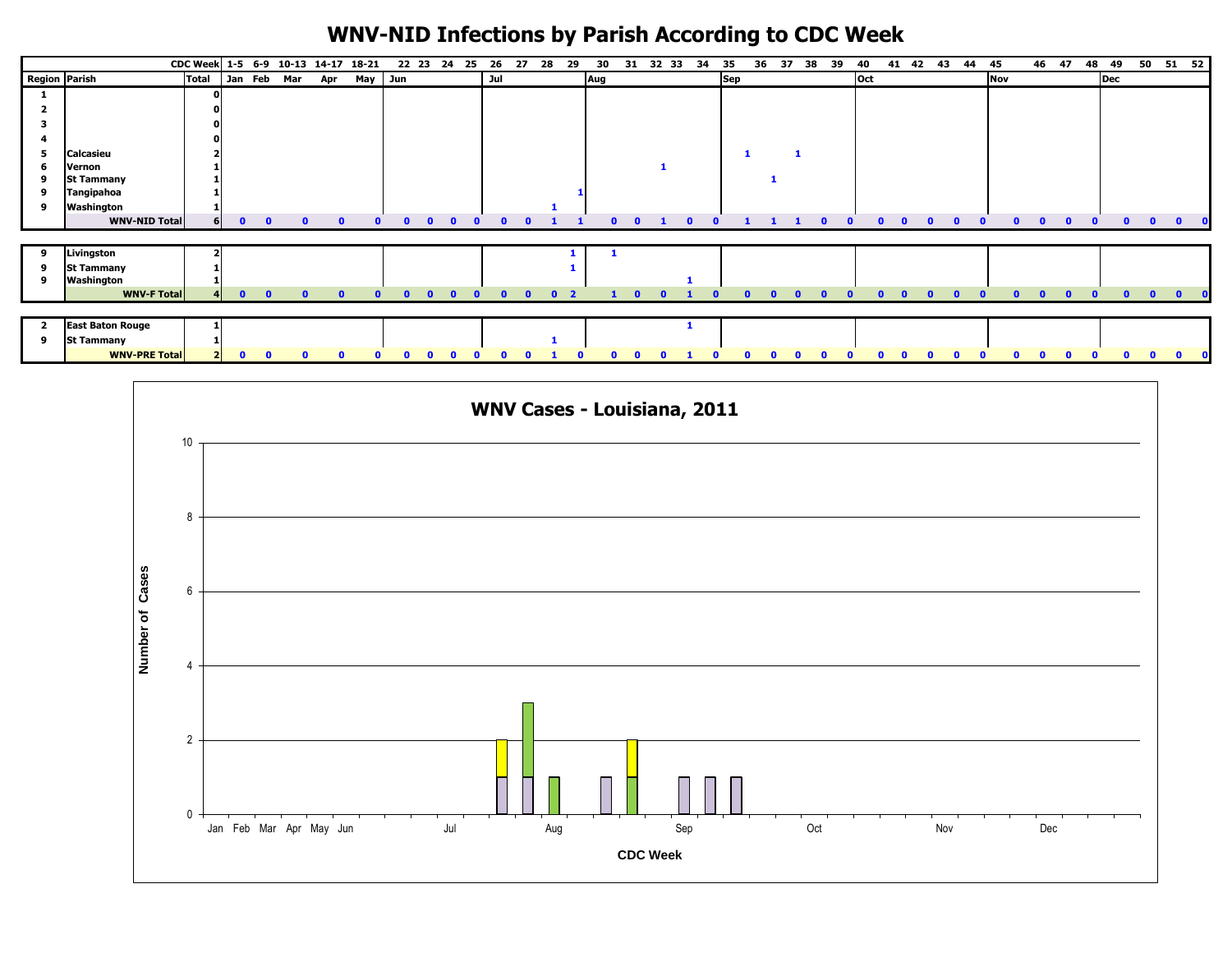## **NID by Parish 2002-Present**

| $\mathbf R$                    | <b>Parish</b>      | <b>Reported Infections 2011</b> |                |              |                         |                         |              | <b>Previously Reported NID Cases</b> |              |                         |                |                                         |                         | R                            | <b>Parish</b>    | <b>Reported Infections 2011</b><br>Incidence NID Fever PRE |   |                |              |                         |                         | <b>Previously Reported NID Cases</b> |                         |                         |                |                |              |              |
|--------------------------------|--------------------|---------------------------------|----------------|--------------|-------------------------|-------------------------|--------------|--------------------------------------|--------------|-------------------------|----------------|-----------------------------------------|-------------------------|------------------------------|------------------|------------------------------------------------------------|---|----------------|--------------|-------------------------|-------------------------|--------------------------------------|-------------------------|-------------------------|----------------|----------------|--------------|--------------|
| $\mathbf{e}$<br>$\overline{g}$ |                    | <b>Incidence NID Fever PRE</b>  |                |              |                         |                         |              |                                      |              |                         |                | 2002 2003 2004 2005 2006 2007 2008 2009 | 2010                    | $\mathbf{e}$<br>$\mathbf{g}$ |                  |                                                            |   |                |              |                         | 2002 2003 2004          |                                      |                         | 2005 2006 2007          |                | 2008           | 2009 2010    |              |
| $\mathbf{1}$                   | <b>Jefferson</b>   | 0.0                             |                |              | 24                      | 3                       | 1            | 6                                    | 8            | $\overline{2}$          | $\overline{2}$ | $\bf{0}$                                | $\mathbf 0$             |                              | 6 Avoyelles      | 0.0                                                        |   |                |              | $\overline{2}$          | 0                       | 0                                    | 0                       | 1                       | 1              | 1              | 0            | $\mathbf{0}$ |
|                                | 1 Orleans          | 0.0                             |                |              | 10                      | $\overline{\mathbf{2}}$ |              | 6                                    | 12           | $\overline{\mathbf{2}}$ | $\overline{2}$ | $\bf{0}$                                | $\mathbf 0$             |                              | 6 Catahoula      | 0.0                                                        |   |                |              |                         |                         |                                      |                         |                         |                |                |              |              |
|                                | 1 Plaquemines      | 0.0                             |                |              |                         | 0                       | 0            | $\mathbf{0}$                         | $\mathbf 0$  |                         | 0              | $\Omega$                                | 0                       |                              | 6 Concordia      | $0.0\,$                                                    |   |                |              |                         |                         |                                      |                         |                         |                |                |              |              |
|                                | 1 St Bernard       | 0.0                             |                |              | 0                       | 0                       | 0            | 1                                    | 0            | $\mathbf{0}$            | 0              | $\Omega$                                | 0                       |                              | 6 Grant          | 0.0                                                        |   |                |              | 1                       | 0                       |                                      |                         |                         | $\Omega$       |                |              |              |
| $\overline{2}$                 | <b>Ascension</b>   | 0.0                             |                |              | 6                       | $\overline{2}$          | $\mathbf{1}$ | $\overline{\mathbf{3}}$              | 10           | $\Omega$                | $\bf{0}$       | $\mathbf{0}$                            | $\overline{2}$          |                              | $6$ Rapides      | 0.0                                                        |   |                |              | 14                      | $\overline{2}$          | 8                                    | $\overline{\mathbf{z}}$ | $\overline{\mathbf{z}}$ | $\overline{2}$ | $\overline{0}$ | 1            | $\mathbf{0}$ |
|                                | 2 East Baton Rouge | 0.0                             |                | $\mathbf{1}$ | 37                      |                         | 22           | 17                                   | 6            |                         | $\bf{0}$       | $\overline{2}$                          | 9                       |                              | 6 Lasalle        | 0.0                                                        |   |                |              | $\Omega$                | 0                       |                                      | 0                       | O                       | $\Omega$       | $\Omega$       |              | 0            |
|                                | 2 East Feliciana   | 0.0                             |                |              | $\overline{\mathbf{2}}$ |                         |              | $\Omega$                             | $\Omega$     |                         | 0              | $\Omega$                                | 0                       |                              | 6 Vernon         | 1.9                                                        | 1 |                |              |                         |                         | ŋ                                    | 0                       |                         | $\Omega$       |                |              | $\mathbf{0}$ |
|                                | $2$ Iberville      | 0.0                             |                |              |                         |                         |              | $\overline{\mathbf{2}}$              | 0            |                         | 0              | $\Omega$                                | 0                       |                              | 6 Winn           | 0.0                                                        |   |                |              | 1                       | 0                       | $\mathbf{0}$                         | 1                       | 0                       | 0              | 0              |              | 0            |
|                                | 2 Pointe Coupee    | 0.0                             |                |              | 6                       |                         |              |                                      |              |                         | 0              |                                         | $\mathbf{0}$            |                              | 7 Bienville      | 0.0                                                        |   |                |              | $\mathbf{0}$            | $\mathbf{0}$            | $\Omega$                             | $\mathbf 0$             | $\Omega$                | $\mathbf{0}$   | $\mathbf 0$    | $\mathbf{0}$ | 0            |
|                                | 2 West Baton Rouge | 0.0                             |                |              | 2                       |                         |              | $\Omega$                             |              |                         |                |                                         | 0                       |                              | Bossier          | 0.0                                                        |   |                |              | $\overline{\mathbf{3}}$ | 8                       | q                                    | 6                       |                         | $\Omega$       |                |              | $\Omega$     |
|                                | 2 West Feliciana   | 0.0                             |                |              | $\Omega$                | 0                       | $\mathbf 0$  | $\mathbf 0$                          | $\mathbf{0}$ | $\Omega$                | 1              | $\mathbf 0$                             | 0                       |                              | <b>Caddo</b>     | 0.0                                                        |   |                |              | 5                       | 38                      | 8                                    | 16                      | 3                       |                | ٦              |              | $\mathbf{0}$ |
|                                | 3 Assumption       | 0.0                             |                |              | $\mathbf 0$             | 1                       | $\pmb{0}$    | $\mathbf 0$                          | -1           | $\Omega$                | 0              | $\mathbf{0}$                            | $\mathbf 0$             |                              | <b>Claiborne</b> | 0.0                                                        |   |                |              | $\Omega$                |                         |                                      | $\Omega$                | $\Omega$                | $\Omega$       | $\mathbf 0$    |              | $\mathbf{0}$ |
|                                | 3 Lafourche        | 0.0                             |                |              |                         |                         |              |                                      |              |                         |                |                                         | 0                       |                              | 7 DeSoto         | 0.0                                                        |   |                |              |                         |                         |                                      |                         |                         | $\Omega$       |                |              |              |
|                                | 3 St Charles       | 0.0                             |                |              |                         |                         |              |                                      |              |                         |                |                                         | $\mathbf{0}$            |                              | 7 Natchitoches   | 0.0                                                        |   |                |              | 1                       |                         |                                      |                         |                         |                |                |              |              |
|                                | 3 St James         | 0.0                             |                |              |                         |                         |              |                                      |              |                         |                |                                         | 0                       |                              | <b>Red River</b> | 0.0                                                        |   |                |              |                         |                         |                                      |                         |                         |                |                |              |              |
|                                | 3 St John          | 0.0                             |                |              |                         |                         |              |                                      |              |                         |                |                                         | 0                       |                              | <b>Sabine</b>    | 0.0                                                        |   |                |              | 1                       |                         |                                      |                         |                         |                |                |              |              |
|                                | 3 St Mary          | 0.0                             |                |              |                         |                         |              | $\mathbf{0}$                         | 0            |                         | 0              |                                         | 0                       |                              | <b>Webster</b>   | 0.0                                                        |   |                |              |                         | 0                       | 1                                    | 0                       | 1                       | $\Omega$       | 0              |              | $\mathbf{0}$ |
|                                | 3 Terrebonne       | 0.0                             |                |              |                         | з                       | 0            | $\mathbf{0}$                         | 0            | $\mathbf{0}$            | 0              | $\Omega$                                | 0                       |                              | 8 Caldwell       | 0.0                                                        |   |                |              | $\Omega$                | 0                       | 1                                    | $\mathbf{0}$            | $\mathbf{0}$            | $\mathbf{0}$   | $\mathbf 0$    | $\Omega$     | $\mathbf{0}$ |
|                                | 4 Acadia           | 0.0                             |                |              | $\mathbf 0$             | $\mathbf 0$             | $\mathbf{0}$ | 1                                    | $\Omega$     | $\Omega$                | 0              | $\Omega$                                | 0                       |                              | 8 East Carroll   | 0.0                                                        |   |                |              |                         |                         |                                      |                         |                         | 0              |                |              |              |
|                                | 4 Evangeline       | 0.0                             |                |              | 1                       |                         |              | $\mathbf{0}$                         | $\Omega$     |                         | 0              | $\Omega$                                | 0                       |                              | 8 Franklin       | 0.0                                                        |   |                |              |                         |                         |                                      |                         |                         | $\Omega$       |                |              |              |
|                                | 4 Iberia           | 0.0                             |                |              |                         |                         |              | 4                                    |              |                         |                |                                         | 3                       |                              | 8 Jackson        | 0.0                                                        |   |                |              |                         |                         |                                      |                         |                         |                |                |              |              |
|                                | 4 Lafayette        | 0.0                             |                |              |                         |                         |              |                                      |              |                         | $\bf{0}$       | 0                                       | $\bf{0}$                |                              | 8 Lincoln        | 0.0                                                        |   |                |              |                         |                         |                                      |                         |                         | 0              |                |              |              |
|                                | 4 St Landry        | 0.0                             |                |              |                         |                         | З            | $\mathbf{0}$                         |              |                         | 0              | $\Omega$                                | 0                       |                              | 8 Madison        | 0.0                                                        |   |                |              |                         |                         |                                      |                         |                         |                |                |              |              |
|                                | 4 St Martin        | 0.0                             |                |              |                         | 0                       | $\mathbf{0}$ | 0                                    | 0            | 0                       | 0              | $\Omega$                                | 0                       |                              | 8 Morehouse      | 0.0                                                        |   |                |              |                         | 2                       | $\overline{\mathbf{2}}$              |                         | 0                       |                | 0              |              | 0            |
|                                | 4 Vermillion       | 0.0                             |                |              | $\Omega$                | $\mathbf 0$             | $\mathbf{0}$ | $\mathbf 0$                          | 1            | $\mathbf{0}$            | 0              | $\Omega$                                | $\overline{\mathbf{2}}$ |                              | 8 Ouachita       | 0.0                                                        |   |                |              | 6                       | $\overline{2}$          | 5                                    | 15                      | $\overline{\mathbf{3}}$ | 1              |                |              | $\bf{0}$     |
|                                | 5 Allen            | 0.0                             |                |              | $\mathbf 0$             | 0                       | 0            | $\mathbf 0$                          | $\Omega$     | $\mathbf{0}$            | $\mathbf 0$    |                                         | $\mathbf 0$             |                              | 8 Richland       | 0.0                                                        |   |                |              | 2                       |                         |                                      | 0                       | 0                       | $\Omega$       |                |              |              |
|                                | 5 Beauregard       | 0.0                             |                |              | 0                       | 0                       | 1            | 1                                    | $\Omega$     | 1                       | 0              | $\Omega$                                | 1                       |                              | 8 Tensas         | 0.0                                                        |   |                |              |                         |                         |                                      |                         |                         |                |                |              |              |
| 5                              | Calcasieu          | $1.1$                           | $\overline{2}$ |              | 8                       |                         | 3            | $\overline{2}$                       | 5            | $\bf{0}$                | 1              | $\bf{0}$                                | $\mathbf{0}$            |                              | 8 Union          | 0.0                                                        |   |                |              | -1                      |                         |                                      |                         |                         | $\Omega$       |                |              | 0            |
|                                | 5 Cameron          | 0.0                             |                |              | $\mathbf{0}$            | 1                       | 0            | $\Omega$                             | 0            |                         | 0              | $\Omega$                                | 0                       |                              | 8   West Carroll | 0.0                                                        |   |                |              | $\Omega$                | $\overline{\mathbf{2}}$ | $\overline{\mathbf{2}}$              | $\mathbf{0}$            | 0                       | 1              | 0              |              | 0            |
|                                | 5 Jefferson Davis  | 0.0                             |                |              | 0                       | 0                       | 1            | 0                                    | 0            | $\mathbf{0}$            | 0              | $\Omega$                                | $\mathbf{0}$            |                              | 9   Livingston   | 0.0                                                        |   | $\overline{2}$ |              | 12                      | 5                       | 6                                    | 11                      | $\mathbf{1}$            |                |                | $\Omega$     | $\mathbf{1}$ |
|                                |                    |                                 |                |              |                         |                         |              |                                      |              |                         |                |                                         |                         |                              | 9 St Helena      | 0.0                                                        |   |                |              | $\Omega$                | $\overline{\mathbf{2}}$ |                                      | 2                       | 0                       | $\Omega$       |                |              | 0            |
|                                |                    |                                 |                |              |                         |                         |              |                                      |              |                         |                |                                         |                         |                              | 9 St Tammany     | 0.5                                                        | 1 | 1              | $\mathbf{1}$ | 27                      | 4                       |                                      | З                       | 14                      | $\Omega$       | З              |              | 1            |

 **Tangipahoa 1.0 1 12 6 1 2 6 1 3 1** 0 **Washington 2.3 1 1 6 2** 0 **3 4 2** 0 **1** 0

**Total 0.2 6 4 2 204 101 84 118 91 27 19 11 20**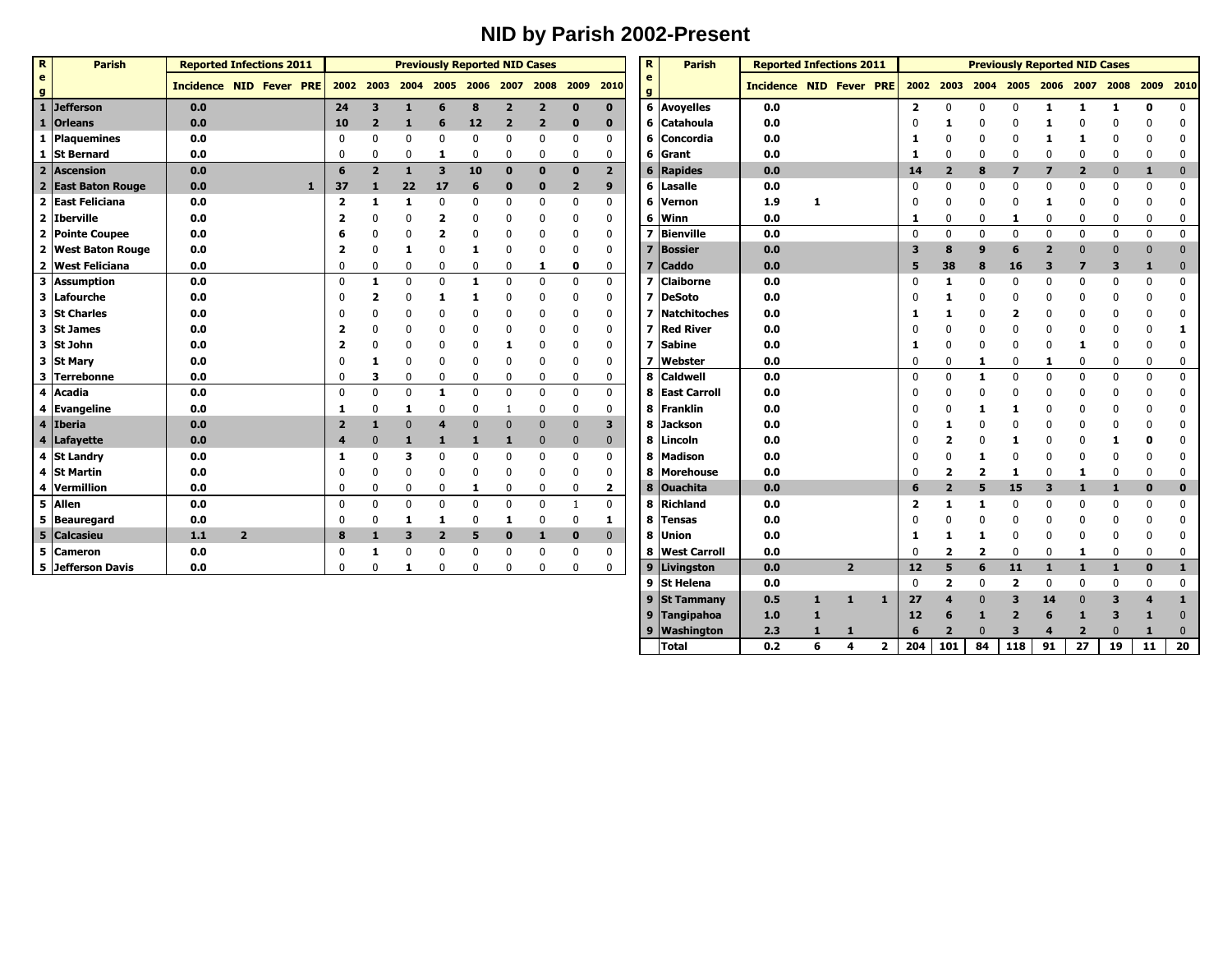#### **Human Summary 2002-Present**



|                            | <b>Total Human WNV Clinical Presentation by Year</b> |      |           |             |      |           |      |      |      |      |
|----------------------------|------------------------------------------------------|------|-----------|-------------|------|-----------|------|------|------|------|
|                            | <b>20021</b>                                         |      | 2003 2004 | <b>2005</b> |      | 2006 2007 | 2008 | 2009 | 2010 | 2011 |
| <b>NID Cases</b>           | 204                                                  | 101  | 84        | 118         | 91   | 27        | 19   | 11   | 20   | 6    |
| Fever                      | 124                                                  | 23   | 24        | 54          | 89   | 13        | 30   | 10   |      |      |
| <u> IAsvmptomatic</u>      | <b>NA</b>                                            | 4    |           | 16          | 22   | 10        | 9    | 8    |      | 2    |
| <b>Proportion of NID/F</b> | 0.62                                                 | 0.81 | 0.78      | 0.69        | 0.51 | 0.68      | 0.39 | 0.52 | 0.74 | 0.60 |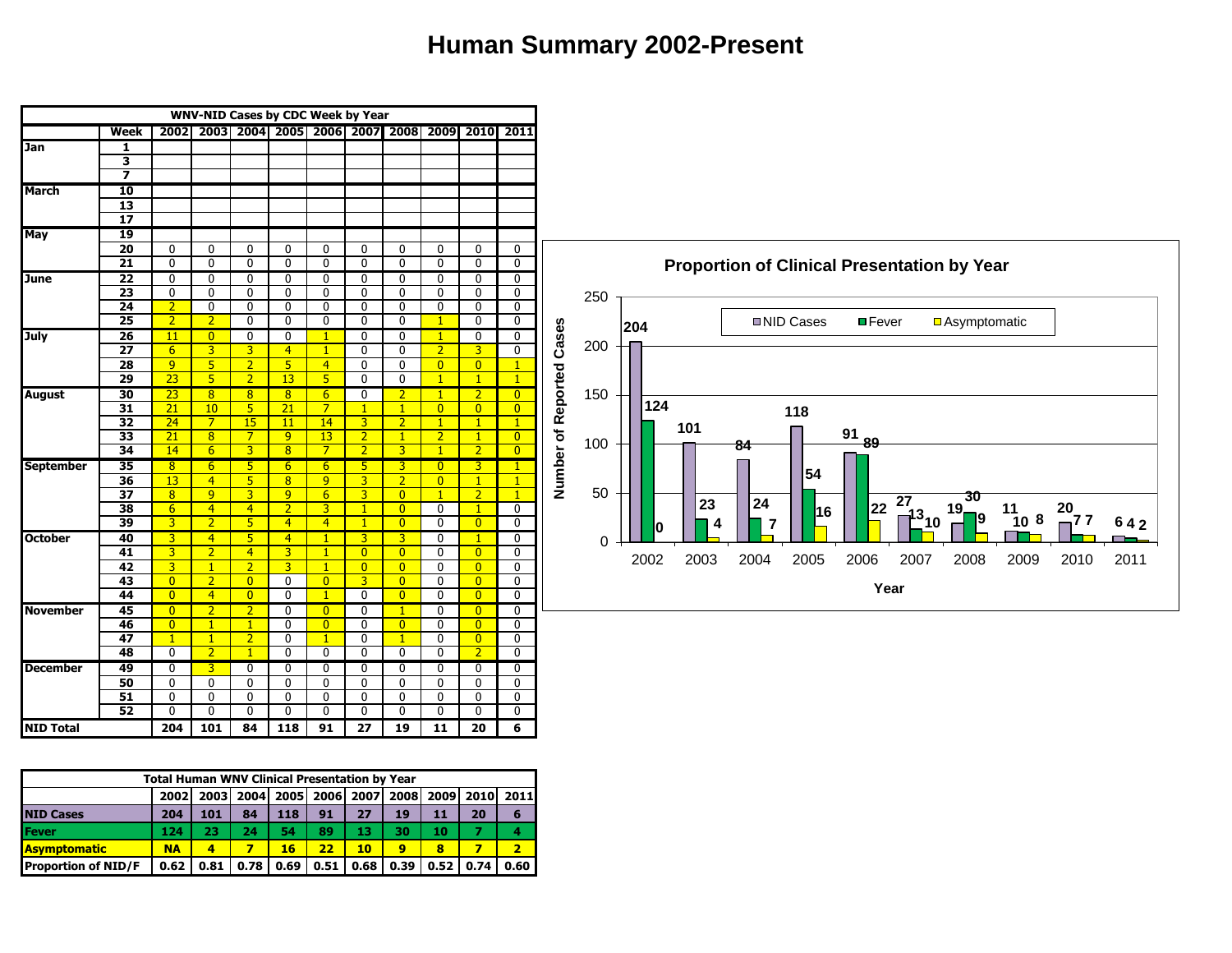### **Arboviral Horses**

|                      |                         | CDC Week 1-5 6-9 10-13 14-17 18-21 22 23 24 25 26 27 28 29 |  |  |  |  |     |  | 30         |  | 31 32 33 34 35 |            | 36 |  | 37 38 39 | <b>40</b>  | 41 42 | 43 | 44 | <b>45</b>  | 46 | 47 | 481            | - 49 | 50 51 52 |  |
|----------------------|-------------------------|------------------------------------------------------------|--|--|--|--|-----|--|------------|--|----------------|------------|----|--|----------|------------|-------|----|----|------------|----|----|----------------|------|----------|--|
| <b>Region Parish</b> |                         | Total Jan Feb Mar Apr May Jun                              |  |  |  |  | Jul |  | <b>Aug</b> |  |                | <b>Sep</b> |    |  |          | <b>Oct</b> |       |    |    | <b>Nov</b> |    |    | $\blacksquare$ |      |          |  |
|                      |                         |                                                            |  |  |  |  |     |  |            |  |                |            |    |  |          |            |       |    |    |            |    |    |                |      |          |  |
|                      |                         |                                                            |  |  |  |  |     |  |            |  |                |            |    |  |          |            |       |    |    |            |    |    |                |      |          |  |
|                      | Undetermined            | ΩI                                                         |  |  |  |  |     |  |            |  |                |            |    |  |          |            |       |    |    |            |    |    |                |      |          |  |
|                      | <b>WNV-Horses Total</b> | 01                                                         |  |  |  |  |     |  |            |  |                |            |    |  |          |            |       |    |    |            |    |    |                |      |          |  |
|                      |                         |                                                            |  |  |  |  |     |  |            |  |                |            |    |  |          |            |       |    |    |            |    |    |                |      |          |  |
|                      | <b>Ouachita</b>         |                                                            |  |  |  |  |     |  |            |  |                |            |    |  |          |            |       |    |    |            |    |    |                |      |          |  |
|                      | Livingston              |                                                            |  |  |  |  |     |  |            |  |                |            |    |  |          |            |       |    |    |            |    |    |                |      |          |  |
|                      | Undetermined            |                                                            |  |  |  |  |     |  |            |  |                |            |    |  |          |            |       |    |    |            |    |    |                |      |          |  |
|                      | <b>EEE-Horses Total</b> |                                                            |  |  |  |  |     |  |            |  |                |            |    |  |          |            |       |    |    |            |    |    |                |      |          |  |